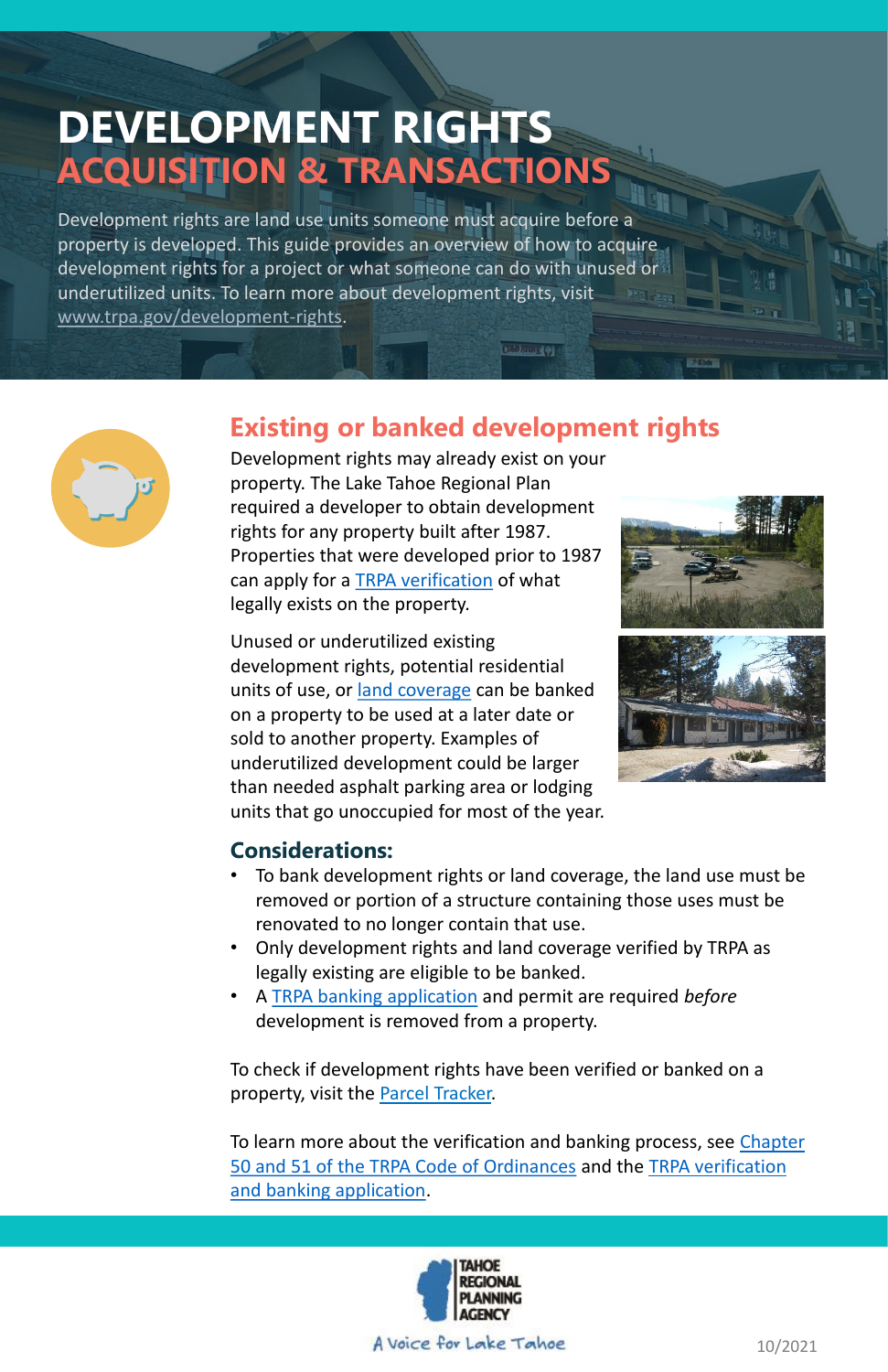### **Considerations:**

- [Transfers of existing development require a TRPA transfer](https://www.trpa.gov/wp-content/uploads/documents/archive/2/Transfer_of_Bankable_Rights_Application.pdf) application. Transfers do not require approval from the local jurisdiction.
- Transfers are documented with a deed restriction and TRPA transfer permit. Sensitive properties will be restricted from future development.
- The monetary value of development rights is set by private individuals involved in the transaction, not TRPA.
- Only development rights [verified by TRPA](https://www.trpa.gov/wp-content/uploads/documents/archive/2/Banking_Verification_of_Existing_Development_Uses.pdf) as legally existing are eligible to be transferred.
- The amount of development rights that can be transferred to property is not limited.
- The receiving site must be non-sensitive (i.e. have verified land capability districts of 4, 5, 6, or 7) or there must be a significant environmental improvement on the receiving site as defined by the [TRPA Code of Ordinances section 51.5.](https://www.trpa.gov/regional-plan/#code) To see if a property is sensitive or non-sensitive, visit the **Parcel Tracker**.
- The receiving property must be in compliance with site development standards (e.g. include stormwater infiltration systems, scenic quality, parking, etc. of the TRPA Code of Ordinances and applicable planning documents, such as the local area plan or plan area statement.
- The receiving property *does not* need an approved project to receive development rights.
- All interested parties must be aware of the transaction. (e.g. lienholder)
- *Transferring from a sensitive area or into a town center?* Your project could be eligible for bonus units, additional development rights awarded free of charge to eligible properties. To learn more about TRPA's bonus unit programs see the "Development Incentives" subsection below.
- For more information on land coverage transfers, click [here](https://www.trpa.gov/land-coverage/).





# **Transfer existing development (private market)**

Today, the Lake Tahoe region is approximately 95% built out (meaning most development potential put in place from the 1987 Regional Plan has been used). Due to supply and demand, most redevelopment or new development rely on transfers of development from one property to another.



10/2021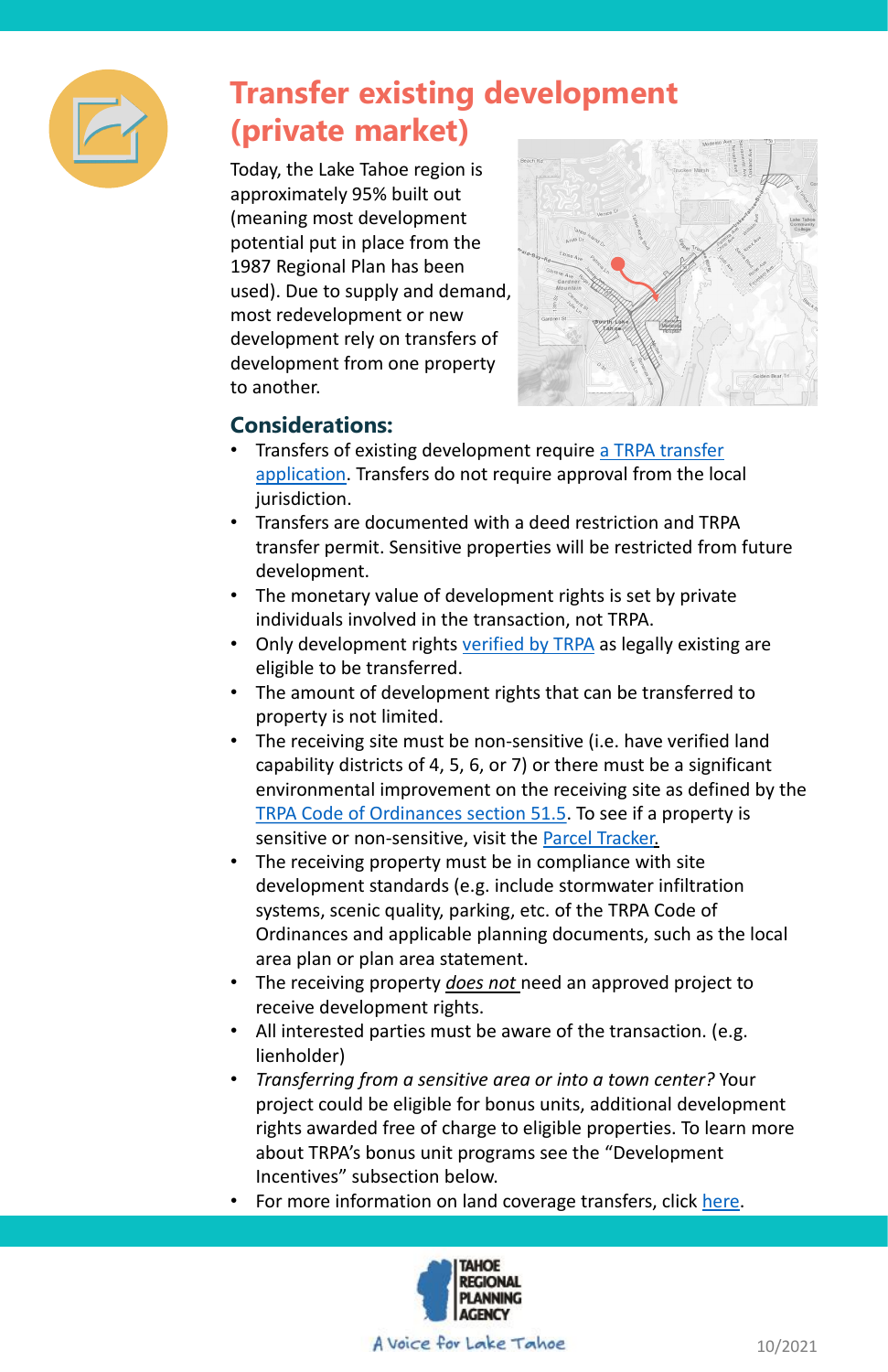To check if development rights have been verified or banked on a property, visit the [Parcel Tracker.](https://parcels.laketahoeinfo.org/)

[To learn more about the verification and banking process, see Chapter](https://www.trpa.gov/regional-plan/#code) [50 and 51 of the TRPA Code of Ordinances](https://www.trpa.gov/wp-content/uploads/documents/archive/2/Banking_Verification_of_Existing_Development_Uses.pdf) and the TRPA verification and banking application.

*[The Development Rights](https://www.trpa.gov/development-rights/tdr-marketplace/) Marketplace connects buyers and sellers of development rights.* 

| <b>AGENCY</b>                                                                       |                          | <b>ABOUT TRPA</b> | <b>REGIONAL PLAN</b>                   | PROGRAMS | <b>PERMITTING</b> | <b>DOCUMENTS</b> | <b>GET INVOLVED</b>   | <b>TAHOE FACTS</b> | <b>CONTACT</b> |
|-------------------------------------------------------------------------------------|--------------------------|-------------------|----------------------------------------|----------|-------------------|------------------|-----------------------|--------------------|----------------|
|                                                                                     |                          |                   |                                        |          |                   |                  |                       |                    |                |
| You are here: Home / Permitting / Transferring Development Rights / TDR Marketplace |                          |                   |                                        |          |                   |                  |                       |                    |                |
|                                                                                     |                          |                   |                                        |          |                   |                  |                       |                    |                |
| <b>TDR MARKETPLACE</b>                                                              |                          |                   |                                        |          |                   |                  |                       |                    |                |
|                                                                                     |                          |                   |                                        |          |                   |                  |                       |                    |                |
| <b>TDR Marketplace</b>                                                              |                          |                   |                                        |          | usamama<br>       |                  |                       |                    |                |
|                                                                                     |                          |                   |                                        |          |                   |                  |                       |                    |                |
|                                                                                     |                          |                   |                                        |          |                   |                  |                       |                    |                |
| Home Register                                                                       | <b>Forgot Password?</b>  |                   |                                        |          |                   | Log In           |                       |                    |                |
| <b>All Current Posts</b>                                                            |                          |                   |                                        |          |                   |                  |                       |                    |                |
|                                                                                     | ************************ |                   |                                        |          |                   |                  |                       |                    |                |
| Please log in to view contact information.                                          |                          |                   |                                        |          |                   |                  |                       |                    |                |
| 10 of 63 posts First Previous Next                                                  |                          | List              | Sort by Date<br><b>Advanced Filter</b> |          |                   |                  |                       |                    |                |
| <b>Commodity Information</b>                                                        |                          |                   |                                        |          |                   |                  |                       |                    |                |
| Commodity Type: Residential Allocation                                              |                          |                   |                                        |          |                   |                  | Post Date: 04/25/2019 |                    |                |



# **Transfer existing development (local land bank)**

Local land banks acquire sensitive properties from willing buyers and restore those areas. Development potential removed from a sensitive property can then be sold and transferred to non-sensitive properties or properties within town centers more suitable for development.

See other considerations above in the "Transferring existing development (private market)" section.

To learn more about these programs and available development rights through the land banks, click on the logos to the right.

#### **Considerations:**

- Development right transfers though a local land bank require a TRPA transfer application.
- Development rights acquired through a local land bank may be eligible for bonus units, additional development rights awarded free of charge to eligible properties. To learn more about TRPA's bonus unit programs, visit the [Development Rights webpage](https://www.trpa.gov/development-rights/).





[To learn more about the transfer process, see Chapter 51 of the TRPA](https://www.trpa.gov/regional-plan/#code)  Code of Ordinances and the [TRPA transfer application.](https://www.trpa.gov/wp-content/uploads/documents/archive/2/Transfer_of_Bankable_Rights_Application.pdf)



A Voice for Lake Tahoe

10/2021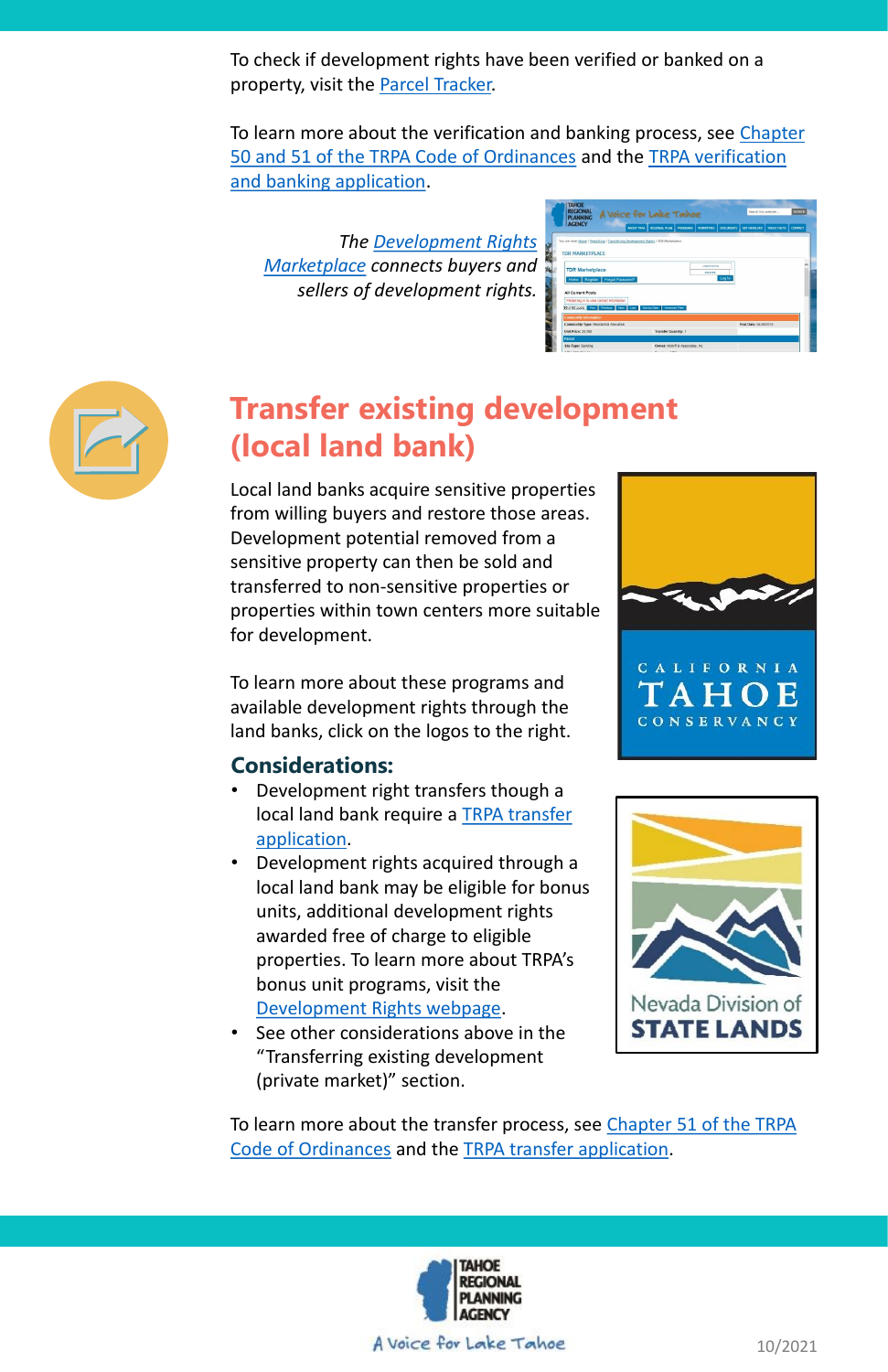

### **Convert to another land use**

Development rights may be converted from one land use type to another. The ability to convert units allows the development rights system to respond to market demands – for example, if there is a large demand for residential units but there are only commercial or tourist units available.



### **Considerations:**

- The following types of development rights are eligible for conversion: Commercial Floor Area (CFA), Multi or Single-Family Residential Unit of Use (RUUs), and Tourist Accommodation Units (TAUs).
- Only development rights [verified by TRPA](https://www.trpa.gov/wp-content/uploads/documents/archive/2/Banking_Verification_of_Existing_Development_Uses.pdf) as legally existing, awarded as a bonus unit in accordance with some parts of Chapter 51 or 52 of the [TRPA Code of Ordinances](https://www.trpa.gov/regional-plan/#code), or held in allocation pools with TRPA or the local jurisdiction are eligible to be converted.
- Conversion of development rights require a **TRPA conversion** application.
- Conversions are subject to exchange rates as shown below. These exchange rates ensure that there is no increased environmental impact from the change of land use.

To learn more about the conversion process, see the **TRPA Code of** Ordinances section 51.4 and the [TRPA conversion application](https://www.trpa.gov/wp-content/uploads/documents/archive/Conversion_Info_Application.pdf).



A voice for Lake Tahoe

| <del>IIIINACL IIOIII LHE CHAHKE OF IAHU USE.</del><br><b>Conversion Exchange Rates</b> |                                      |              |               |               |  |  |  |  |  |  |
|----------------------------------------------------------------------------------------|--------------------------------------|--------------|---------------|---------------|--|--|--|--|--|--|
| <b>Existing Development Rights</b>                                                     | <b>Equivalent Development Rights</b> |              |               |               |  |  |  |  |  |  |
|                                                                                        | <b>CFA</b>                           | <b>TAU</b>   | <b>SF RUU</b> | <b>MF RUU</b> |  |  |  |  |  |  |
| 300 sq.ft. Commercial Floor Area (CFA)                                                 | 300 sq.ft.                           | $\mathbf{1}$ |               | 3/2           |  |  |  |  |  |  |
| 1 Tourist Accommodation Unit (TAU)                                                     | 300 sq.ft.                           | $\mathbf 1$  | 1             | 3/2           |  |  |  |  |  |  |
| 1 Single Family Residential Unit of Use<br>(SF RUU)                                    | 300 sq.ft.                           | $\mathbf{1}$ |               | 3/2           |  |  |  |  |  |  |
| 1 Multi-Family Residential Unit of Use<br>(MF RUU)                                     | 200 sq.ft.                           | 2/3          | 2/3           |               |  |  |  |  |  |  |

*For example, 300 square feet of commercial floor area could be converted into 1.5 multi-family residential units of use (or three halves).*